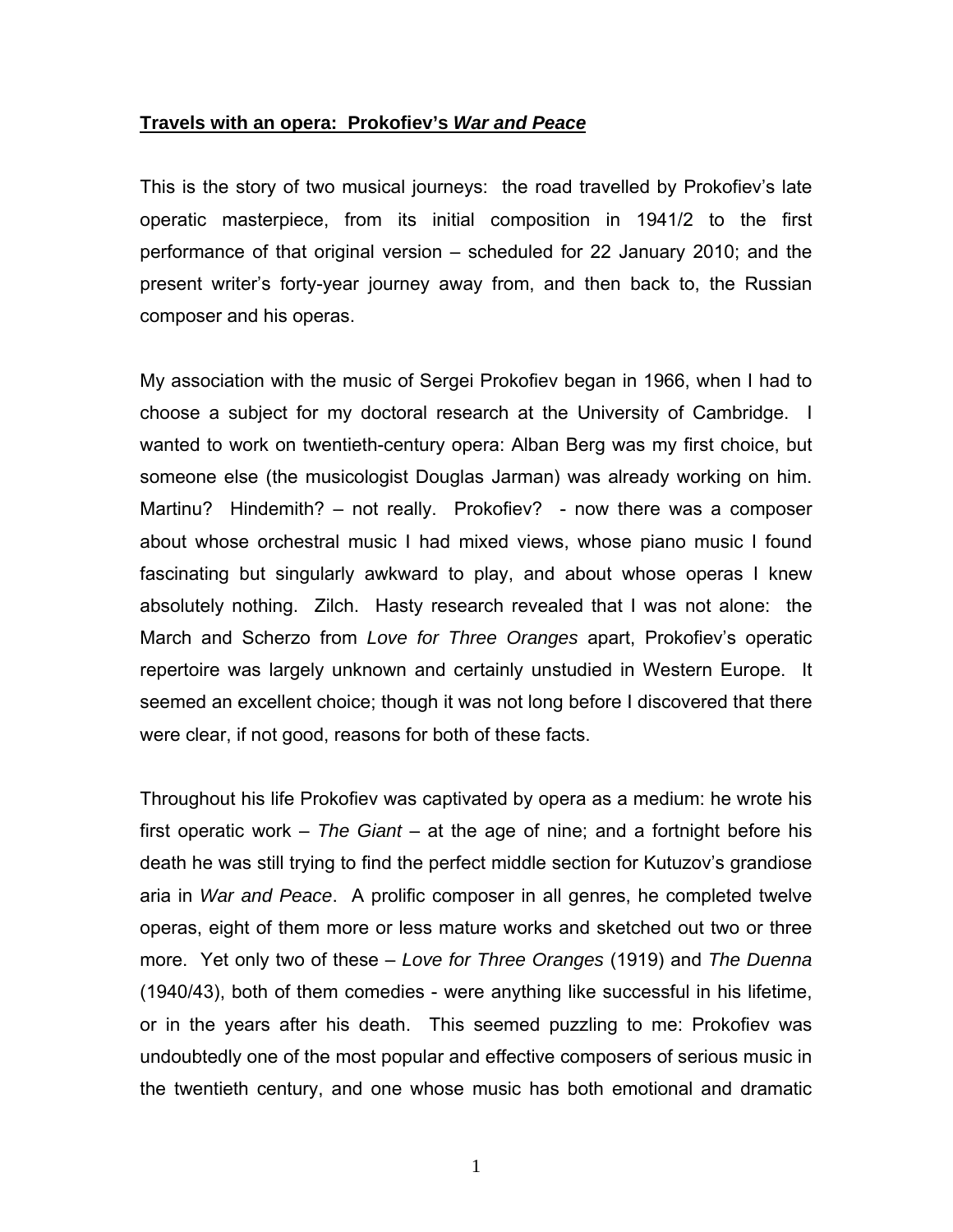intensity. I eventually found explanations, if not justifications, in a mixture of bad luck, bad timing and bad politics. With his earlier masterpiece *The Fiery Angel*, it was mainly bad timing – a libretto which didn't accord with Paris in the 1920s – which kept the opera off the stage until after Prokofiev's death. With *War and Peace*, however, it was all three, despite what must have seemed the perfect choice of plot by a great and sincerely patriotic composer at the start of the Great Patriotic War in 1941.

As for these operas being unstudied, I soon found out the many reasons for that. Scores were hard to find; recordings even more difficult. The works were in Russian (well, I had expected that, but not that four of them hadn't ever been translated): I had to learn that language. (It should be remembered that, in the 1960s fewer Russian operas were in Western repertoire, and were almost never sung in the original language.) Reference books on Prokofiev were few, and most of them were, yes, in Russian. As I was to discover, the operas were largely unstudied in Russia as well – though for different reasons.

Opera was potentially a very influential medium of propaganda in the Soviet era; as such it was subject to greater political scrutiny than other musical genre, and it was also liable to unpredictable changes in fortune – one has only to think of the sudden, total downfall from grace of Shostakovich's *Lady Macbeth of Mtsensk* in 1936. In 1966, Prokofiev had been dead for thirteen years, but controversy about both him and his operas (especially the earlier ones) was very much alive: I remember being shown a black-and-white film of *The Gambler*, in the private cinema of the Composers' Union almost as if it were a piece of pornography! Israel Nestyev's biography – though admirable in many respects – was a typical example of contemporary circumspection on the subject.

Fortunately, manuscripts of the earlier operas, including his student work *Maddalena,* were in London, most of them in the possession of Boosey and Hawkes the publisher. I was lucky enough to have access to these and to others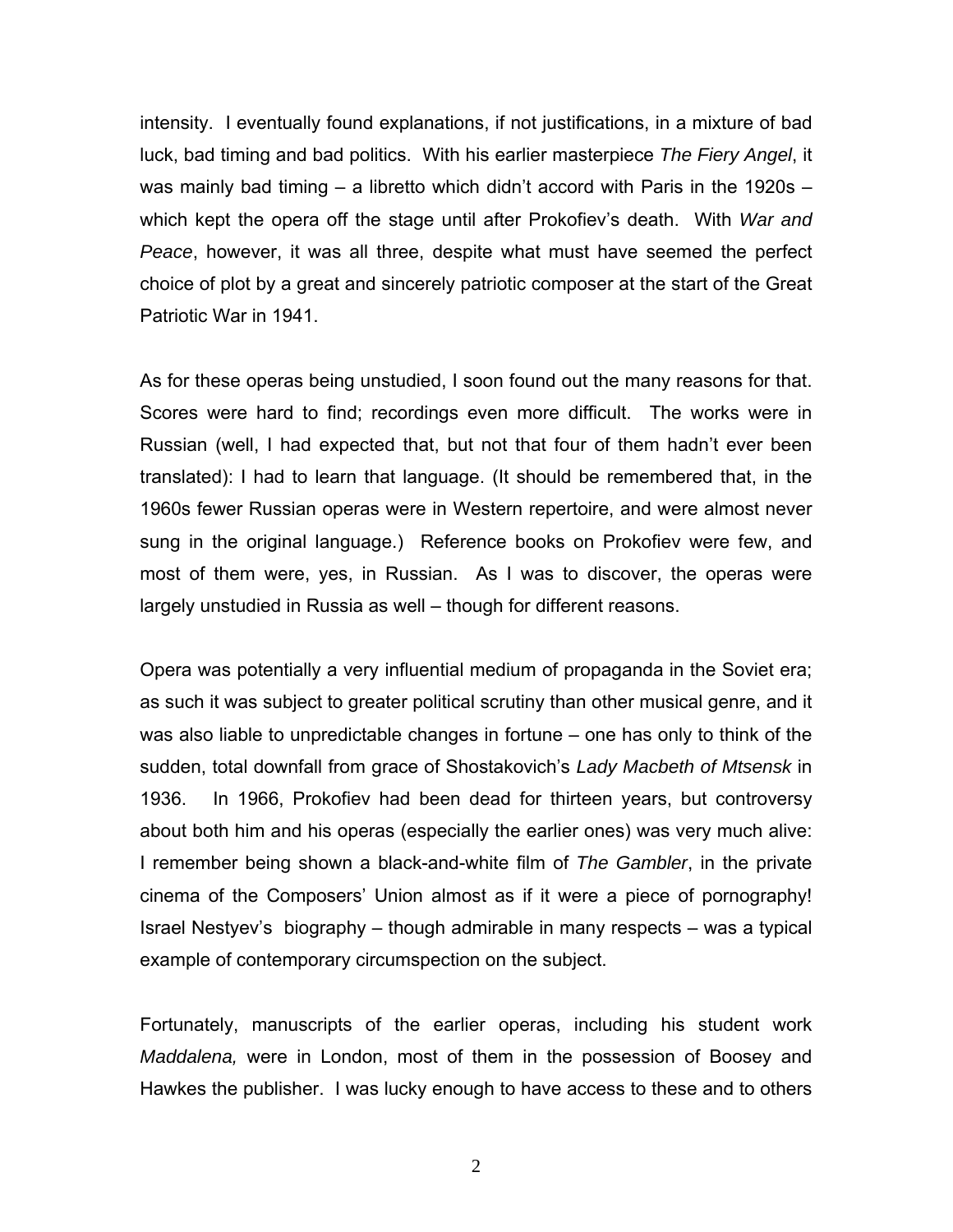of his personal papers, so that I became used to reading both his notation (very precise, extremely legible) and his idiosyncratic shorthand jottings. But the remainder of the manuscript material (all of the Soviet-period operas, as well as additional sketches and drafts for *The Gambler* and *The Fiery Angel*) was in Moscow, in the (then) Central State Archive of Literature and Art and the Glinka Museum. Most of the Prokofiev authorities of the time – Nestyev, Sabinina, Kholopov, Kholopova – were in Moscow. Both of Prokofiev's widows, Lena and Mira, were also in Moscow. It was clear that that was where my studies should continue.

Setting up a period of study in Moscow at the end of the 1960s was far from easy. There were many obstacles to getting appropriate visas. As a student, you could go only under an agreement between the UK Government and the Soviet Ministries of Culture and Higher Education, and I – being a music student, but in a University – fell between those two bodies; I was therefore qualified to stay in neither the hostel of the Moscow Conservatoire nor that of the University. You were strictly limited in the amount of currency you could take. You had to be vetted and briefed by the Foreign Office in London, and to agree to being debriefed after the visit: students from Cambridge – with its long track-record of espionage recruitment – were treated with particular suspicion, and this was true in Moscow too! And after all the arrangements had been sorted out, the train tickets bought and hotel accommodation agreed (the Hotel Berlin, across the street from the Lubyanka prison), there was that small contretemps in August 1968 between Russia and Czechoslovakia….. which meant cancelling my trip until February 1969.

In every way my studies in Moscow were rewarding. Whilst Mira Mendelson had died in 1968, I got to know Lina Prokofieva very well and that friendship continued when she came to live in London in the mid-seventies. I got hold of as many scores and recordings as I could, and spent many hours in the Lenin Library (on one occasion sitting next to Vyacheslav Mikhailevich Molotov –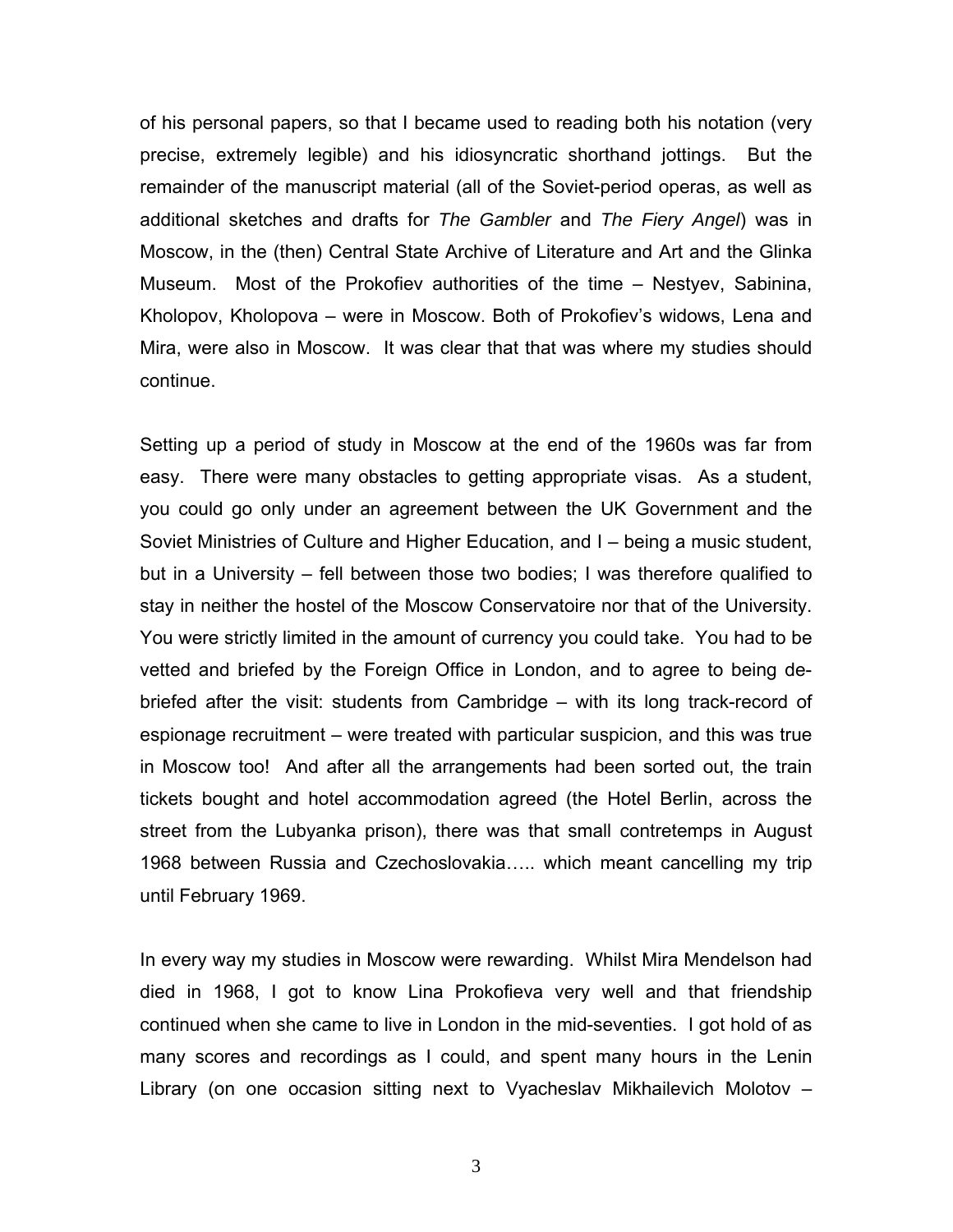though I didn't know it until the whisper went round Reading Room 1). But I needed access to the manuscripts, and this was not normally granted to Westerns. I'm not sure how I got this access – a lot of pleading by the British Embassy, my persistence in turning up at the door of the archive every day, help from the Composers' Union who maybe decided I was harmless enough? Even then I was told I couldn't see the operatic manuscripts, since Kabalevsky was editing a complete edition (which hasn't appeared to this day!).

The ladies at the archive took pity on me, however, and bit by bit let me have what I asked for. And it was really very interesting. There was a typewritten scenario for an early version of *The Fiery Angel*; the surviving bits of all of the childhood operas; the libretto for the opera *Khan Buzay*, started in 1946 but never finished, interspersed with the Kirghiz folksongs which Prokofiev had selected as its thematic material; and there were more that 700 pages of manuscript for the opera *War and Peace*, most of it in the Prokofiev fund 1929, list 1 folders 32 – 53. From this last, together with the material in the Glinka Museum funds 1, 33, 374 and 375, it was possible to piece together the story of the composition of *War and Peace* and its many revisions.

The full and complex history of the opera has been set out, most recently in great detail, by Nathan Seinen [*Music & Letters,* vol 90 (2009), no 3]; by a curious coincidence this article, which also calls for a reconstruction and critical assessment of the original version of the opera, was published just as I completed my reconstruction of it. The main facts of the story are clear from the evidence of the memoirs and the manuscripts. According to Lina Prokofieva, the idea of writing an opera based on the Tolstoy novel had first occurred to the composer in the mid-1930s; but it was not until early in 1941, inspired by his second wife Mira's reading of the novel to him and especially by the operatic potential of the scene of the wounded Prince Andrei, newly re-united with Natasha Rostova in the hut in Mїtishchi, that he started work on it. In April 1941 he drafted a scenario for an opera in eleven scenes which charted the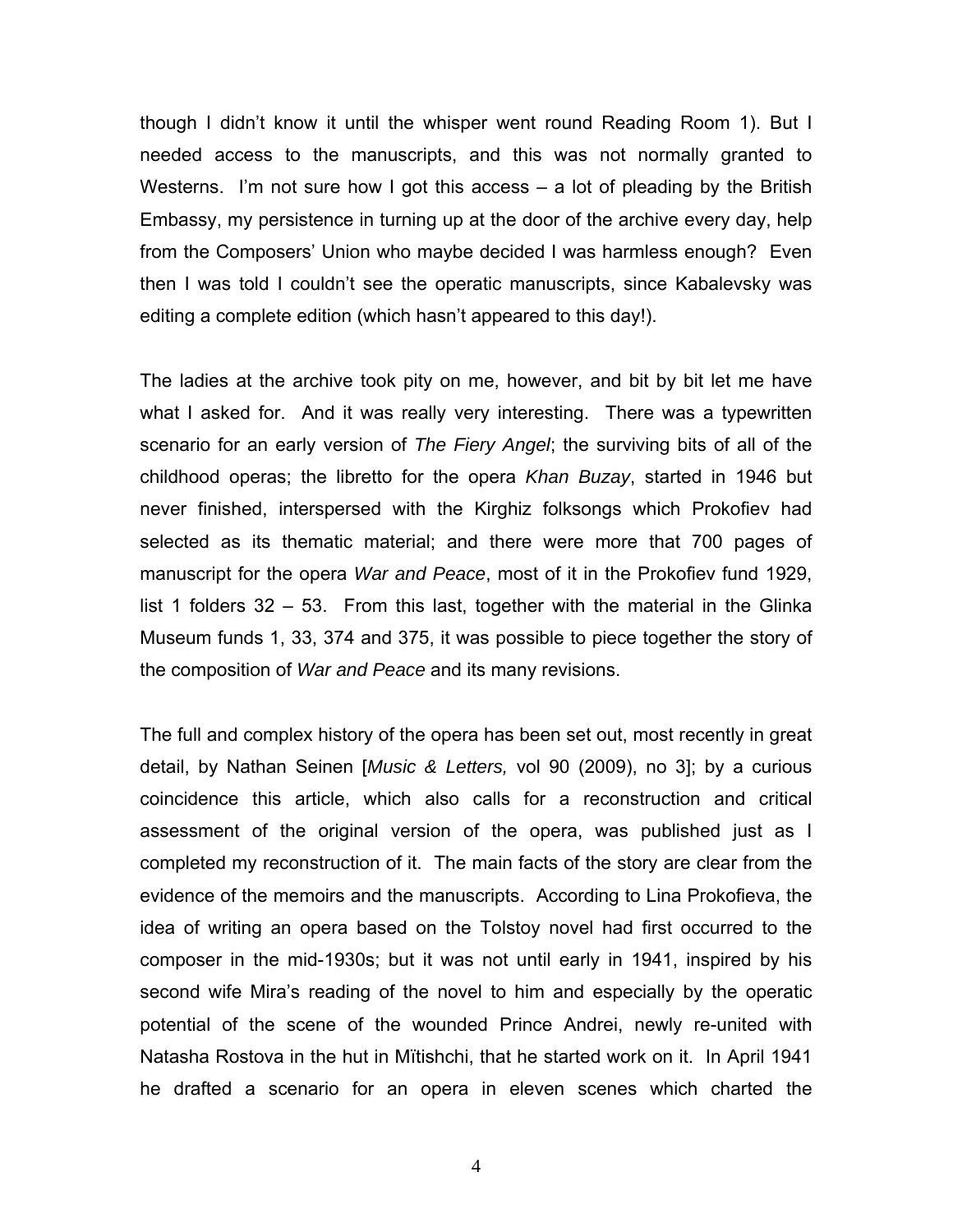relationships and changing fortunes of a small number of Tolstoy's huge cast of characters, in conditions of Peace, then War with Napoleon. Of these eleven scenes, nine were to remain in the first version of the opera.

The outbreak of War in Russia in June 1941 gave new relevance to the plot of *War and Peace* and new impetus to Prokofiev's operatic plans. With official approval and after his evacuation from Moscow to Nalchik, Prokofiev started work on the libretto (he worked on this with Mira Mendelson, retaining as much as they could of Tolstoy's prose) and the music. He composed quickly and enthusiastically, so that the entire piano score of eleven scenes and an overture was completed in eight months, between August 1941 and April 1942: this is the first version of the work (though even in the process of writing this, some revisions were made). The score was sent off to the Committee on the Arts in Moscow for approval. Meantime Prokofiev moved first to Tbilisi, then via Baku to Alma-Ata to work with Eisenstein on *Ivan the Terrible*; before he left Tbilisi in May 1942 he began the orchestration of *War and Peace.* 

All of the Peace scenes, along with the scene of Andrei's death, had been orchestrated when the disappointing report from the Committee reached the composer: the lyricism of the Peace scenes was praised but Prokofiev was strongly advised to strengthen the patriotic aspect of the War scenes, with heroic arias and extended choral numbers. The composer complied, revising the music and completing the orchestration more or less simultaneously. A new introductory choral Epigraph was composed; and whilst the Peace scenes were largely unchanged, scenes 7 and 11 were completely re-worked – conversational episodes were removed, ariosos, marches and choruses were added; scene 9 also lost its 'ordinary' characters, but acquired fleeing French actors and brought Napoleon and his entourage into the midst of the burning city. So, with this second version of the opera, published in mimeograph form by Muzfond in 1943 (originally without the Epigraph), the whole balance of the opera began to shift,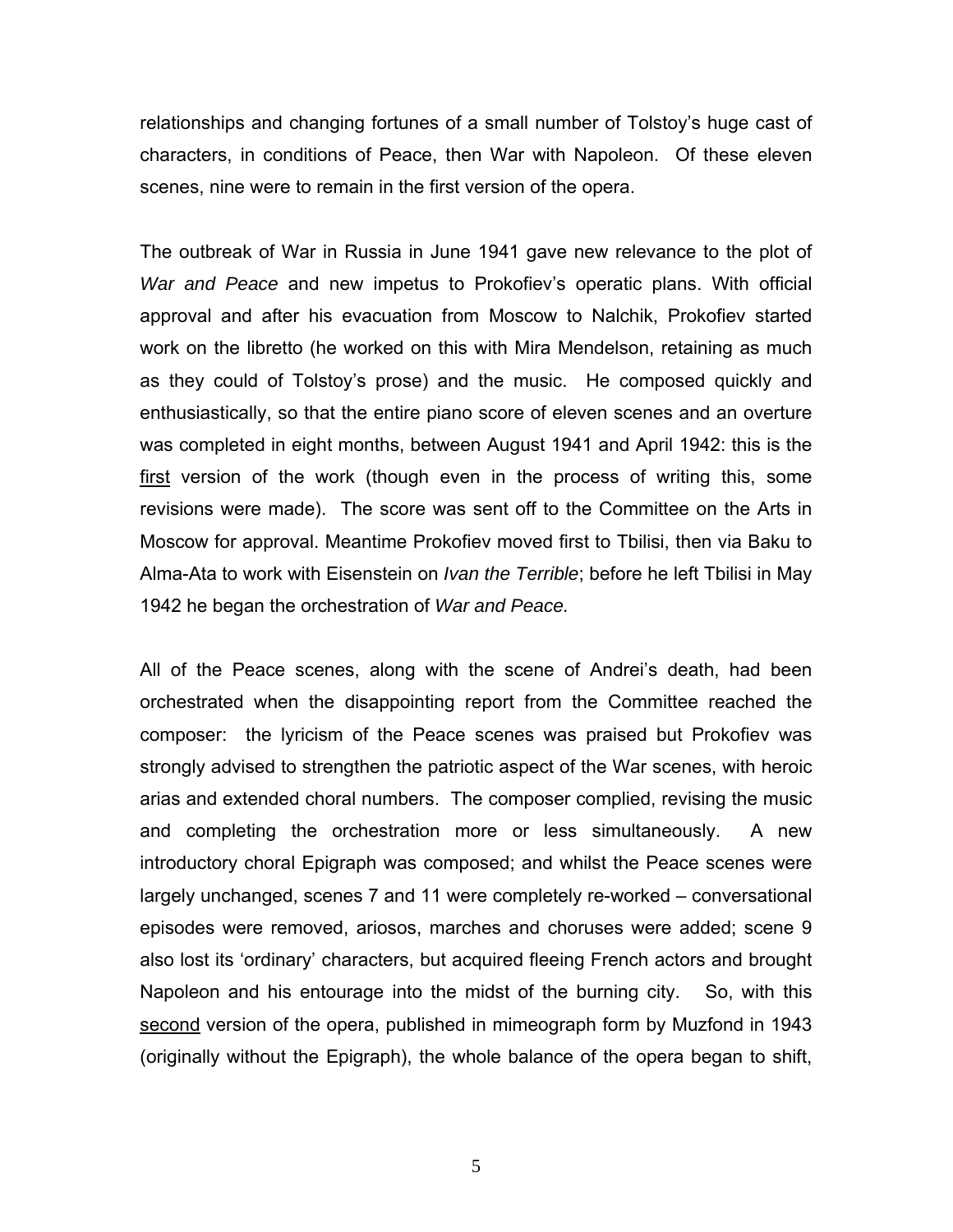from focusing upon the individual and intimate to emphasising the national and the tableauesque.

The process of transforming *War and Peace* into a work which might find favour with the Party had begun. Over the next ten years, until Prokofiev's death in 1953 there were to be at least three more versions along with continual revisions of detail; two more scenes were added, now scenes 2 and 10; the last scene (13) acquired an extended choral finale. With each revision the opera became less a dramatic interplay of individual characters and more an epic patriotic cantata, in uncut form lasting four hours and spanning two evenings in the theatre. The extent of the transformation is epitomised by the character of Kutuzov: in the first version a weary and worn old man, by no means the Tsar's first choice as leader, but beloved by the people and humorous with his soldiers, who expresses the futility of strategy; in the final version the supreme strategist and saviour of the nation (as was Stalin), to whom the figures of Napoleon and the French soldiers became merely foils and parodies.

Prokofiev's opera never did find favour with the Party, however: the many revisions to his score, made in increasing desperation as the years passed, always lagged behind changing Stalinist policies. The first part of the opera (scenes 1-8) was produced by the Maly Theatre in Leningrad in 1946; but whilst most of the scenes were performed at various times either with piano or in concert form, Prokofiev never lived to see the whole opera on stage.

Back to 1969: I completed my studies in Moscow, and in 1970 submitted the finished dissertation. I tried for publication, but in the early 1970s the subject of Prokofiev's operas was considered too arcane for a book. There were several performances of these works in the years that followed: *Oranges*, *War and Peace,* and *Maddalena* in London; *The Gambler* in Wexford in Ireland. I wrote about all of these and other Prokofiev works, and did a number of radio broadcasts on the subject. Gradually, however, other career interests took over.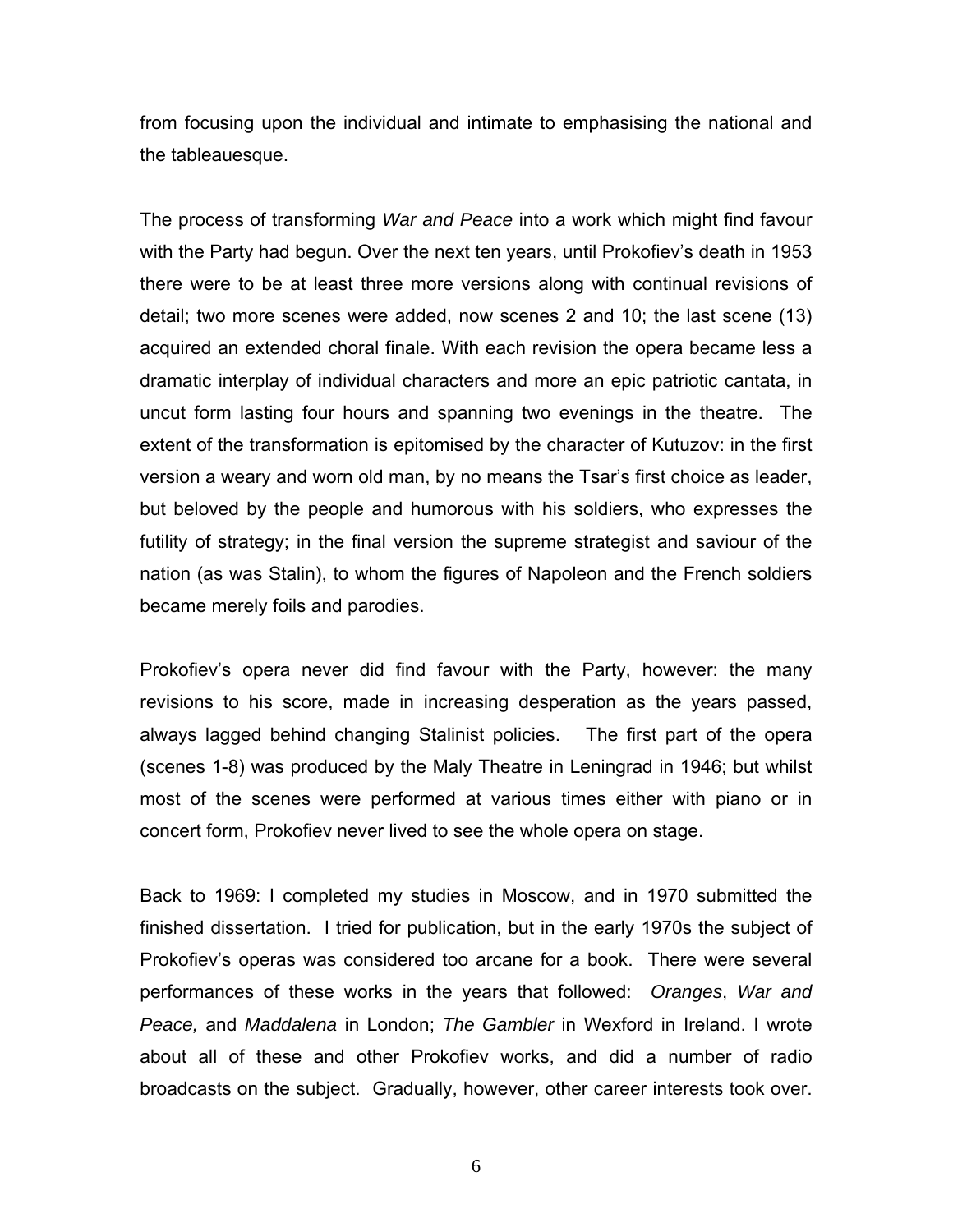I became involved in electronic composition, studying in Utrecht and then setting up a studio in the University of Edinburgh. Later, I became Director of Music and later Vice-Principal at the Royal Scottish Academy of Music and Drama, which left me with little excess time or energy for Prokofiev research.

But my relationship with Russia and with Russian music did not go away. In 1985 I had six months' sabbatical leave, and spent half of it in Yerevan, Tbilisi and Kiev as well as Moscow and Leningrad searching for new ensemble works by interesting young composers, which were then performed in Edinburgh. In 1991 I came to Russia again, to take part in conferences for the centenary of Prokofiev's birth, and in the process set up a staff and student exchange between the RSAMD and the St Petersburg Conservatoire. This exchange lasted for more than a decade, and in its last years became the forerunner of the present *Celtic-Cossack Connections* project, involving the RSAMD and the Rostov State Rakhmaninov Conservatoire. Discussions between Glasgow and Rostov had started many years earlier, when the two cities were twinned, but it was only when a European Union grant award made staff and student exchanges and joint performances financially possible, that the association between the two Conservatoires, along with the two national opera companies, became a creative reality.

Whilst *Celtic-Cossack Connections* also encompasses new music, jazz and traditional folk music, the kernel of the project is its opera strand. The RSAMD was eager to extend the repertoire and cultural experience of its opera students; the Rostov State Conservatoire wished to expose its singers to the holistic rehearsal and stage training, and to the language coaching that Glasgow offered. Both conservatoires looked to the possibility of performing together works which would have been impossible for them to do on their own. Such performances were two years in the planning; but in January 2009 students from Rostov and Yerevan joined the RSAMD production of Prokofiev's *Love for Three Oranges* in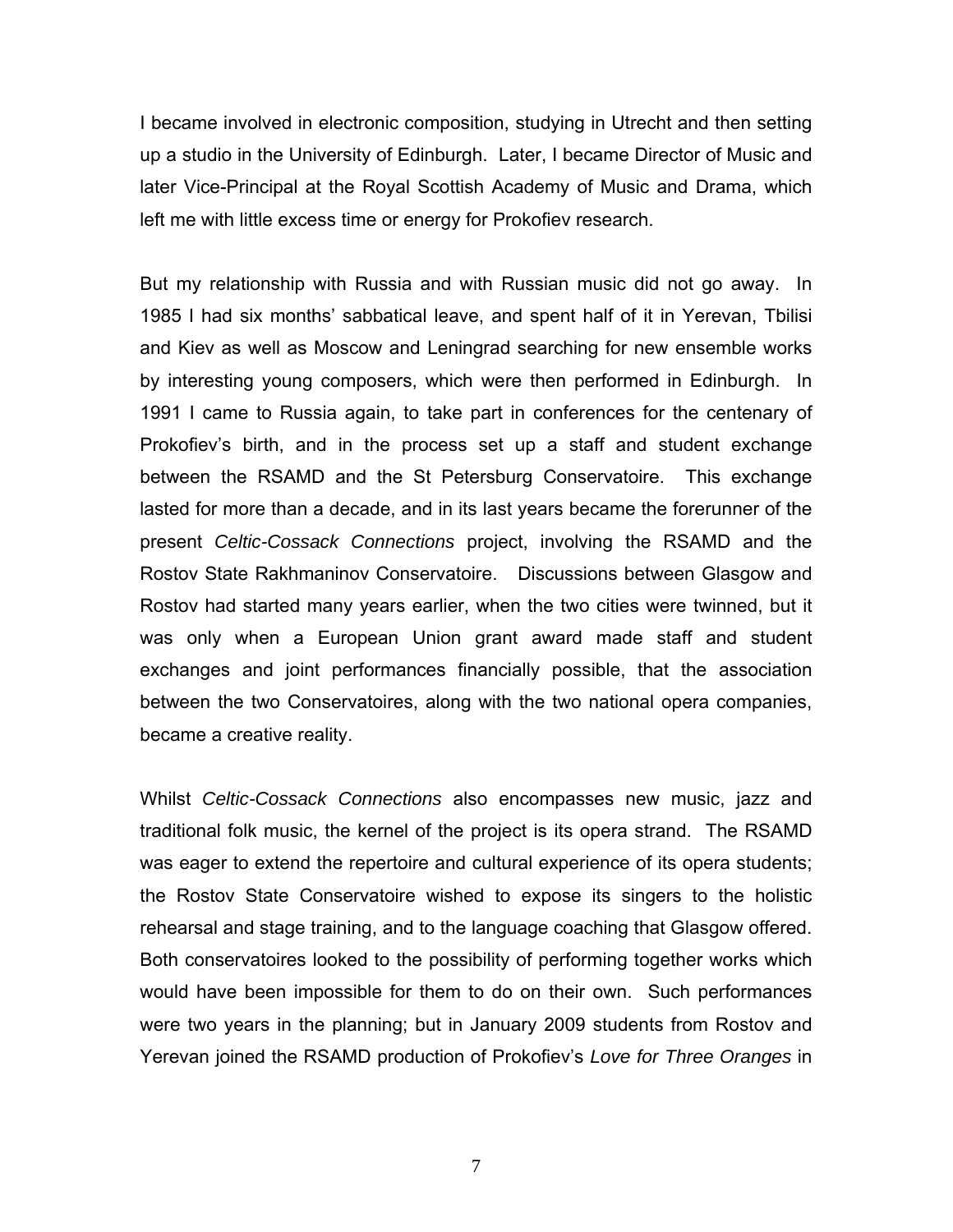Glasgow and Edinburgh*.* Then in April 2009 five students from Glasgow came to Rostov to sing in Richard Strauss' *Ariadne auf Naxos* and Britten's *Phaedra*.

The idea of reconstructing the first version of *War and Peace* had been discussed between the conductor Timothy Dean and myself over several years – in a hypothetical kind of way; but now there was a real opportunity to make the idea work. So for me it was back to the archives in Moscow. Apart from its name (it was now the Russian State Archive of Literature and Art) and a bit of interior redecoration, nothing in the affecting the study of the manuscripts of *War and Peace* seemed to have changed in forty years: same microfilms, same (now broken) microfilm readers. The sections of the score crucial to the reconstruction were identified, and with the permission of the archive Directorate and the help of the British Council in Moscow were couriered to Glasgow.

Reconstructing the musical notes was not especially difficult. Prokofiev's scores are meticulous; rarely is an accidental missed; the piano score is in pencil, written with confidence; where there are indications of orchestration they are both clear and comprehensive – though for the original version there are few of these, since he had no need to score the sections he was discarding. A new vocal score was completed first, on a cut-and-paste basis, working on to the published editions (with the permission of both the Prokofiev estate and Boosey and Hawkes): one score in English with Russian transliteration for Glasgow; one in Russian for the Rostov performance.

Then on to the orchestration. This was more daunting – you don't orchestrate original Prokofiev every day, or approach the task lightly! I took some weeks to try to reassure myself that I was the appropriate person to do it, and that I could do it, then just gritted my teeth and started. There were about 450 bars in all to be orchestrated, along with a large numbers of 'joins' to be made – where new sections had been inserted. I took as many clues as I could from the final, published score (Muzgiz, 1958), orchestrating recurring themes in related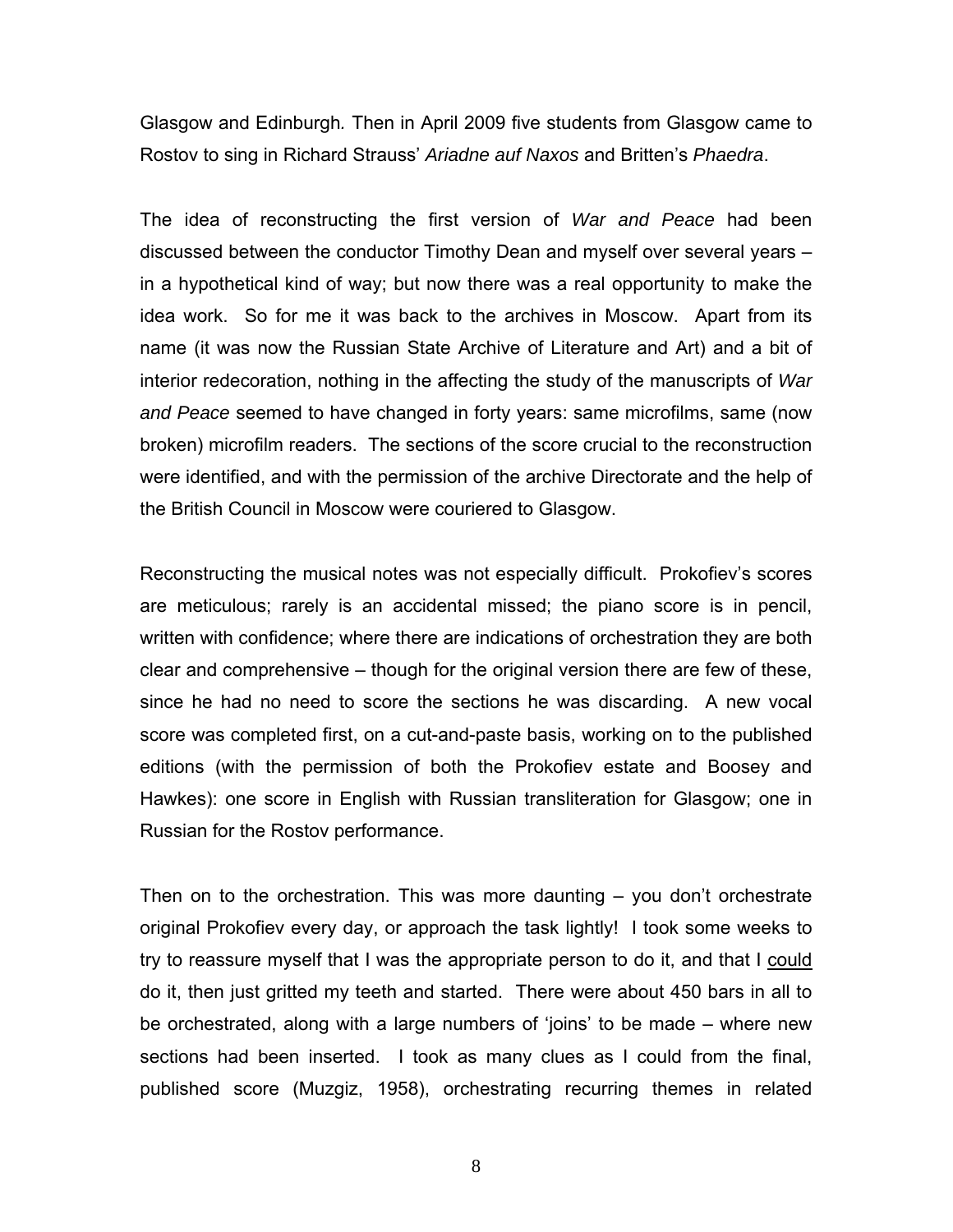colours. I orchestrated as far as possible according to the thematic structures of the music, taking full advantage of Prokofiev's love of repetitions, ostinati and recurring rhythmic motives. In the recitative and declamatory sections of his operas – and these were in the main the sections in *War and Peace* he discarded after 1942 - he always went for immediate musical characterisation, and often this was in the orchestration as well as the musical motives.

I knew his favoured orchestral instruments: his fondness for flutes, bassoons and tubas; for muted trumpets and cuivré horns. He loved the sound of low bass chords, and of woodwind doubling at the double octave. I knew that his use of percussion was surprisingly restrained, as was his use of the full orchestral body. And that in building up orchestral climaxes he would 'layer' his textures, often through the combination of two or more ostinati, and would intensify the music in phases of increasing energy. This structuring was the model for the longest and most exposed part of the new orchestration: the partisans' attack on the retreating French army in the last scene – which was completely rewritten in the revision process. Interestingly, in its original version this section bears more than a passing resemblance to the Scherzo in *Love for Three Oranges*.

I have no doubt that I learned more about the composer from this reconstruction than from anything else – over all the years I have studied his music. Despite some, in the end quite superficial, changes in idiom – his earlier works were undoubtedly more dissonant, his earlier rhythms were more insistent, his earlier harmonies even less predictable, and he was in altogether more of a hurry as a younger composer – Prokofiev remained always true to himself and to his craft. The original version of *War and Peace* exhibits all the musical characteristics that make Prokofiev's music not just distinctive, but totally unmistakable: its typical gestures and motives; its repetitions, refrains and ostinato rhythms; its wit and musical caricature; its total musical self confidence.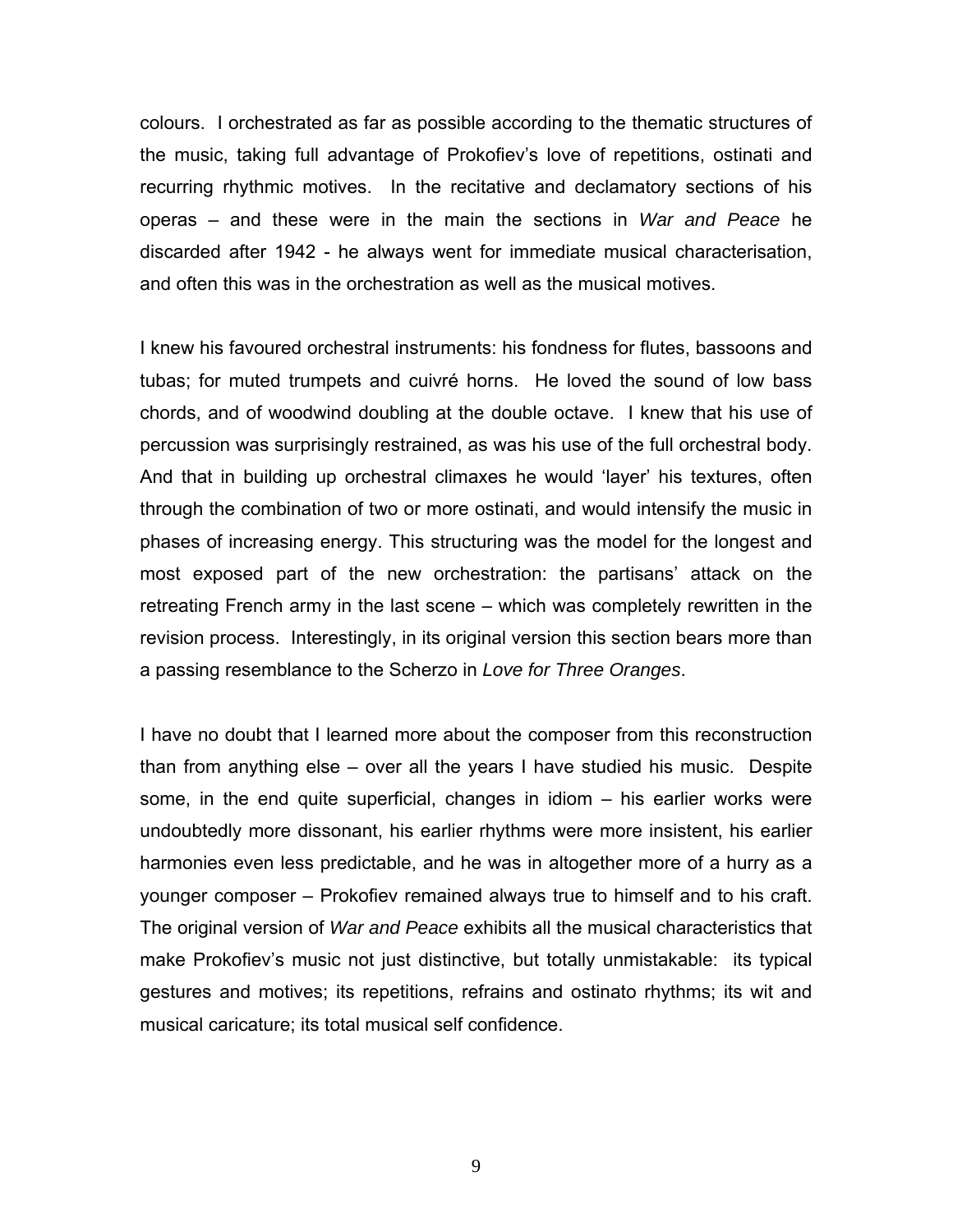If there is a Why? about reconstructing and performing this first version of an opera of which Prokofiev thought highly, and to which he returned again and again over the last two decades of his life, then it is not because it contains all of the best music written for the work. It does not, either, contain all of the weakest – that dubious honour must surely belong to the mammoth final version, where stylistic consistency is challenged by the many insertions and later additions it had to encompass. But there are strong reasons for uncovering the original score, quite apart from any comparative judgements on musical worth.

The first is that it was Prokofiev's primary, sincere, coherent and carefully researched operatic concept of Tolstoy: verbally, musically and structurally he meant his opera to be the work he first composed. The long chain of revisions which followed was made with increasing reluctance. The earliest revisions, made before the first version was even complete, were done on the well-meaning advice of the musicologist Semyon Shlifstein. It was Sergei Eisenstein who persuaded Prokofiev to augment the War scenes with lyrical ariosos and choruses, and to introduce the cinematic blizzard which replaced the dramatically powerful sight of pairs of desolate, retreating French soldiers in the final scene. It was the conductor Samosud who suggested the means of heroically elevating Kutuzov, and the additional of the large choral finale; and Samosud, too, who pressured him to compose the new Ball scene (2) and – by this time much against Prokofiev's better judgement *–* the scene of the War Council at Fili (scene 10 in the final version). The rest of the changes and proposed cuts made by the composer in his last years were done in his sheer desperation to have the work performed, and in extreme ill health.

Secondly the original work offers the perspective necessary for musical directors to decide which version of the music to perform. Since 1953 the opera has had many performances throughout the world, and in as many versions as there have been directors. With such a background of re-writings, there is truly no one 'authentic' version of *War and Peace*. Certainly the performance of the whole of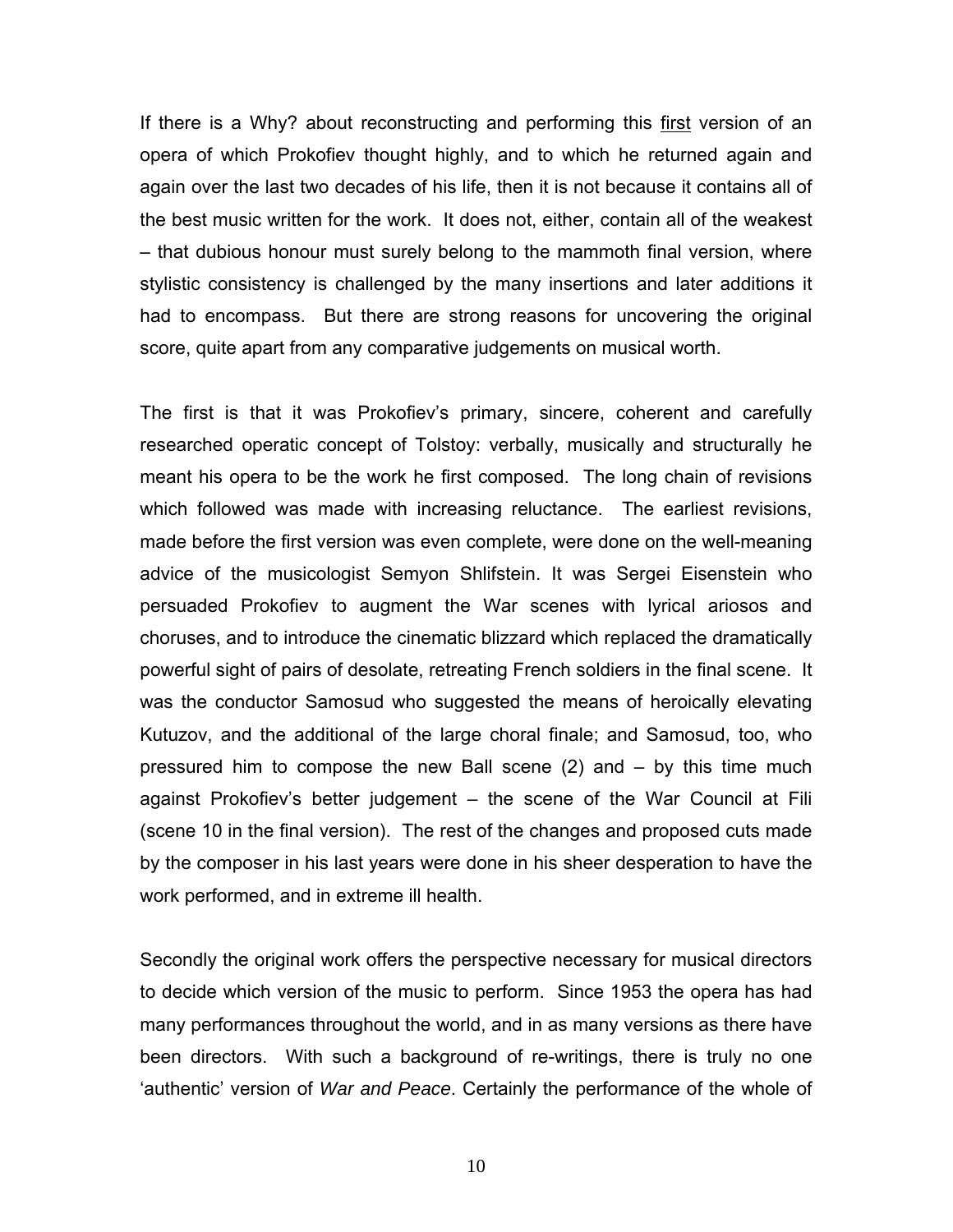the final version (and Gergiev comes close to it) is perhaps the least satisfactory solution, both musically and dramatically, and each of the alternative cut versions Prokofiev proffered towards the end of his life is in some respect an artistic compromise. The availability of the first version at least enables directors and conductors to make a fully informed choice. And the original score may also appeal to small companies without the resources to stage some of the more extravagant later scenes (undoubtedly a key reason for the opera reaching the stage less frequently than the music warrants).

The mixed fortunes of the composer's operatic works, some might say, were due not only to bad luck. Prokofiev had a somewhat idiosyncratic and personal concept of opera and operatic dramaturgy which, over the years, has drawn almost as much criticism as praise from his reviewers. This concept remained consistent, from *The Gambler* to *The Story of a Real Man*, so that, despite contrasting plots and changing musical idiom, there are features common to all of his operas – they can be glimpsed even in the childhood works. He seemed to relate primarily to text; he was his own librettist and the actual words of his literary subjects were often his first inspiration. Accordingly, his operas are full of conversations, and these conversations are typically declaimed against a supporting musical narrative, most often patterned with layers of ostinati and with motives which act as both as structural refrains and as musical charactersketches. The music is usually sectional: when one subject of conversation is finished, another starts in a similar format. The declamation is usually tuneful, if restrained, and – this being Prokofiev - moments of great lyricism emerge, or break through; the set aria, ensemble or chorus is, however, seldom the composer's natural impulse. Tolstoy's epic novel was undoubtedly an unwieldy choice for an opera libretto but the original, the most personal version of the work, shows Prokofiev not only at his most typical but it is closest to Tolstoy's literary concept of portraying history through the random feelings and interactions of characterful, 'ordinary' individuals.